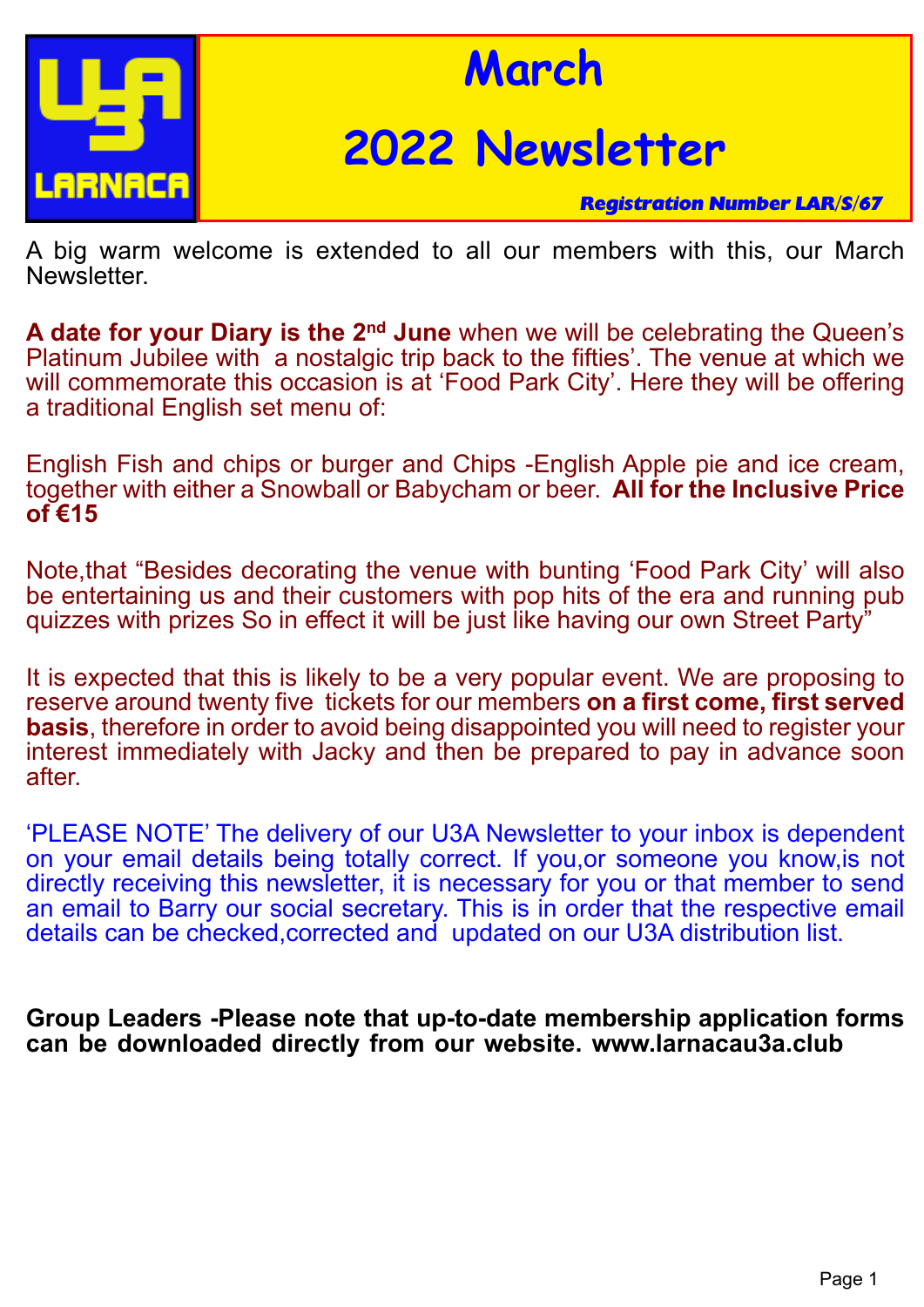

| Your Committee As Voted 10th December 2021 |                                                |           |              |  |  |
|--------------------------------------------|------------------------------------------------|-----------|--------------|--|--|
| <b>Name</b>                                | <b>Position</b>                                | Telephone | <b>Email</b> |  |  |
| Carol Anderson                             | Chairperson                                    |           |              |  |  |
| Geoff Penn                                 | Vice Chairperson                               |           |              |  |  |
|                                            | <b>Group Coordinator</b>                       |           |              |  |  |
| David Barraclough                          | Treasurer                                      |           |              |  |  |
| <b>Barry Bicknell</b>                      | Secretary                                      |           |              |  |  |
| Jacky Durrant                              | Lunch & Dinner Club<br><b>Social Secretary</b> |           |              |  |  |
| Kervork Hovsapian                          | Events Social Sec                              |           |              |  |  |

| <b>Guide To Days When Groups Normally Meet</b> |                         |                                          |                                      |  |
|------------------------------------------------|-------------------------|------------------------------------------|--------------------------------------|--|
| $\overline{Day}$                               | Morning                 | Afternoon                                | Evening                              |  |
| Monday                                         | <b>Beginners Bridge</b> | Scrabble                                 |                                      |  |
|                                                | Sounds, Like The 70s    | Pilates                                  |                                      |  |
| <b>Tuesday</b>                                 | Painting                | <b>French Conversation</b>               | <b>Expert Bridge (Radio</b><br>Link) |  |
|                                                | <b>Brunch Bunch</b>     |                                          | <b>Ancient Civ</b>                   |  |
|                                                | Computer Skills         |                                          |                                      |  |
|                                                | <b>Line Dancing</b>     |                                          |                                      |  |
| Wednesday                                      | <b>Pilates</b>          | Yoga                                     |                                      |  |
|                                                | Astronomy               |                                          |                                      |  |
|                                                | U3A Quiz                |                                          |                                      |  |
| Thursday                                       | <b>Exploring Cyprus</b> | <b>West End-Broadway</b><br><b>Shows</b> |                                      |  |
|                                                |                         | Movie Afternoon                          |                                      |  |
| Friday                                         | <b>Book Group</b>       | <b>Patchwork and Quilting</b>            |                                      |  |
|                                                |                         |                                          |                                      |  |
|                                                | Backgammon              | Genealogy                                |                                      |  |
| Saturday                                       |                         | <b>Boules</b>                            |                                      |  |
|                                                |                         |                                          |                                      |  |
| <b>No Set Date</b>                             | <b>Charity Events</b>   | <b>Greek Conversation</b>                | Page 2                               |  |
|                                                | Health & Well Being     |                                          |                                      |  |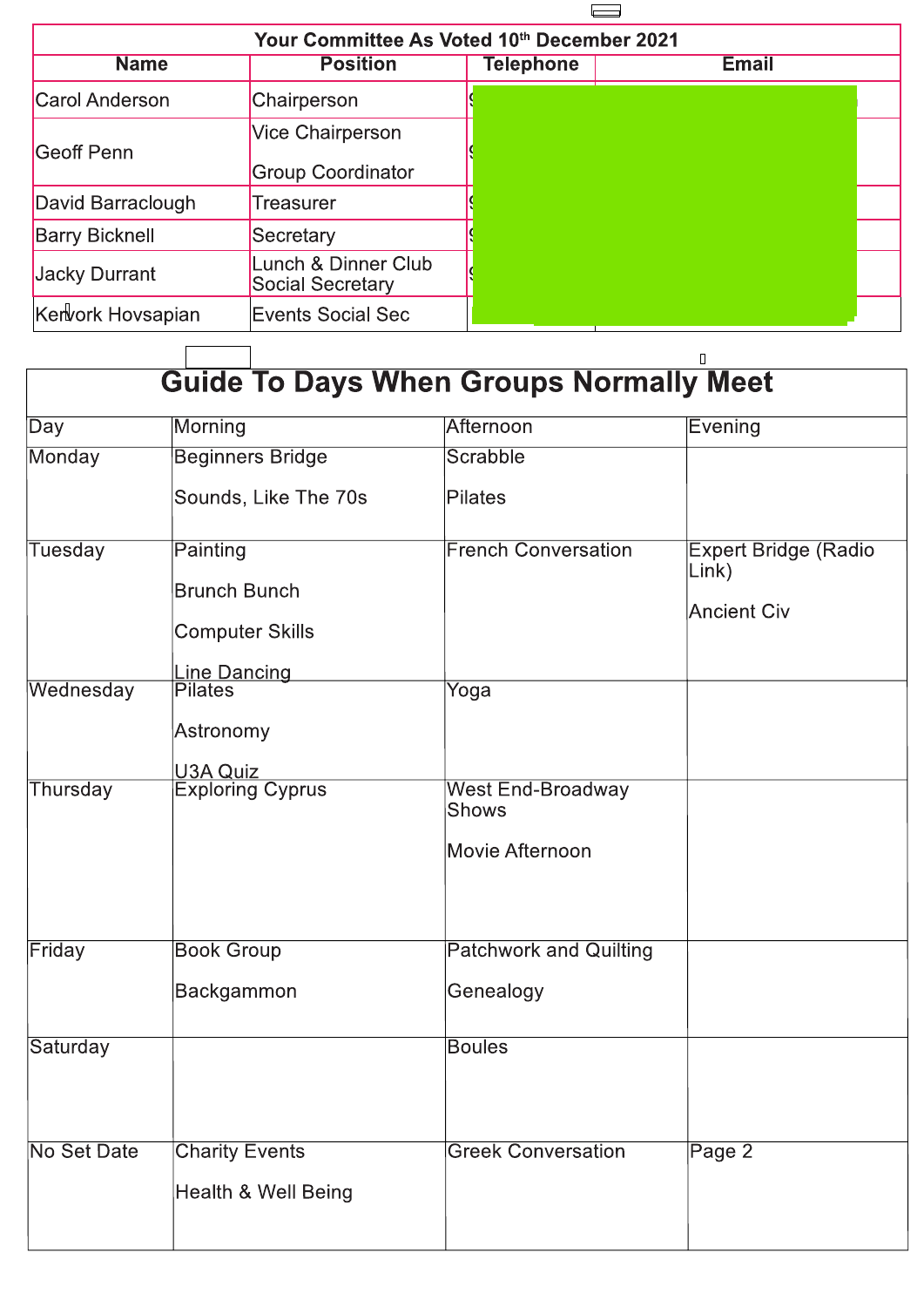## **ANCIENT CIVILISATIONS CATHERINE YATES**

Our study of Cities of the Ancient World will be on hold now whilst Catherine heads back to the UK. This interesting subject will again resume on her return to Cyprus.

Information about the resumption of this activity will be posted in next months newsletter.

## **ASTRONOMY & COSMOLOGY CAROL ANDERSON**



The Astronomy group will meet on **Wednesday 16 March at Restolake at 11:00**. This will be the only Astronomy session in March. After a long look at space tourism, plans for building temporary or permanent bases on the moon and Mars, and eventual travel to Proxima B, we have decided to come back to earth, so to speak. The creation of our solar system, starting with its proto-sun formation and its subsequent nuclear explosion into our current sun, as well as the creation of our planets and their moons, is a subject

worthy of review. The various probe, satellites, and space telescopes have widened our knowledge of the solar neighbourhood and the James Webb Space Telescope will continue to increase our understanding of it. The session will concentrate on the particulars of the creation of the sun and the planets and highlight the crazy battlefield for dominance between competing spheres for a rightful place in our solar system.

#### **BACKGAMMON Serge**



Our small Backgammon group meets every Friday 10 -12 am and already complete beginners have progressed and are enjoying themselves.

New players are most welcome whether experienced or totally new to the game so come along and enjoy a social gathering that is both stimulating and good fun. Contact Serge if you need further information

#### **BOOK GROUP Margaret Gross**



The next Book Group meeting will be on Friday March 11th at Second <del>C</del>up on the Dhekelia Road, at 10 for 10.30 am. The book to be reviewed will be Twisted Wing by Ruth Newman ,something a little different to ring the changes.at Second Cup All welcome to attend. We continue to adhere to Covid rules and all safe passes and ID's have to be made available for inspection.

New comers will be most welcome to join us -Contact Margaret as above

Qa9O

#### **BEER TASTING**

Our wine lovers group has not met for some time so when I saw that a new specialist beer shop had opened up in Larnaca, I thought it presented a good opportunity for another kind of "tasting".



The beer tasting will be held on **Thursday 24th March at 3pm at Larnaca Beer Lovers** shop which is just around the corner of Wagamama's (take the first left hand turn at the traffic lights at the America Academy when coming away from the seafront). We will sample 9 beers from 3 different countries (Britain, Greece and the USA) and these will comprise a mix of different types (Lager, weiss, IPA, Ale and others). Platters of

cheese and cold cuts will be provided and the beers will be presented by an expert in unusual beers. This is not your standard Carlsberg, Keo, etc but samples of different more premium beers. Please note also that this is a tasting – you won't be having 9 bottles of beer each so driving shouldn't be too much of a problem! There is parking nearby. Seating will be available.

**The price for this event is €15 and places are limited to 12 so please book early** by emailing me at the above email. If there is sufficient demand I will arrange a second one later.

There is also an opportunity to have **a tasting on a different date focusing on non and low-alcohol beers and gluten free beers**. This may be of interest to those who are not drinking alcohol or are trying to cut down. If this might be of interest please let me know so I can fix a date and confirm a price.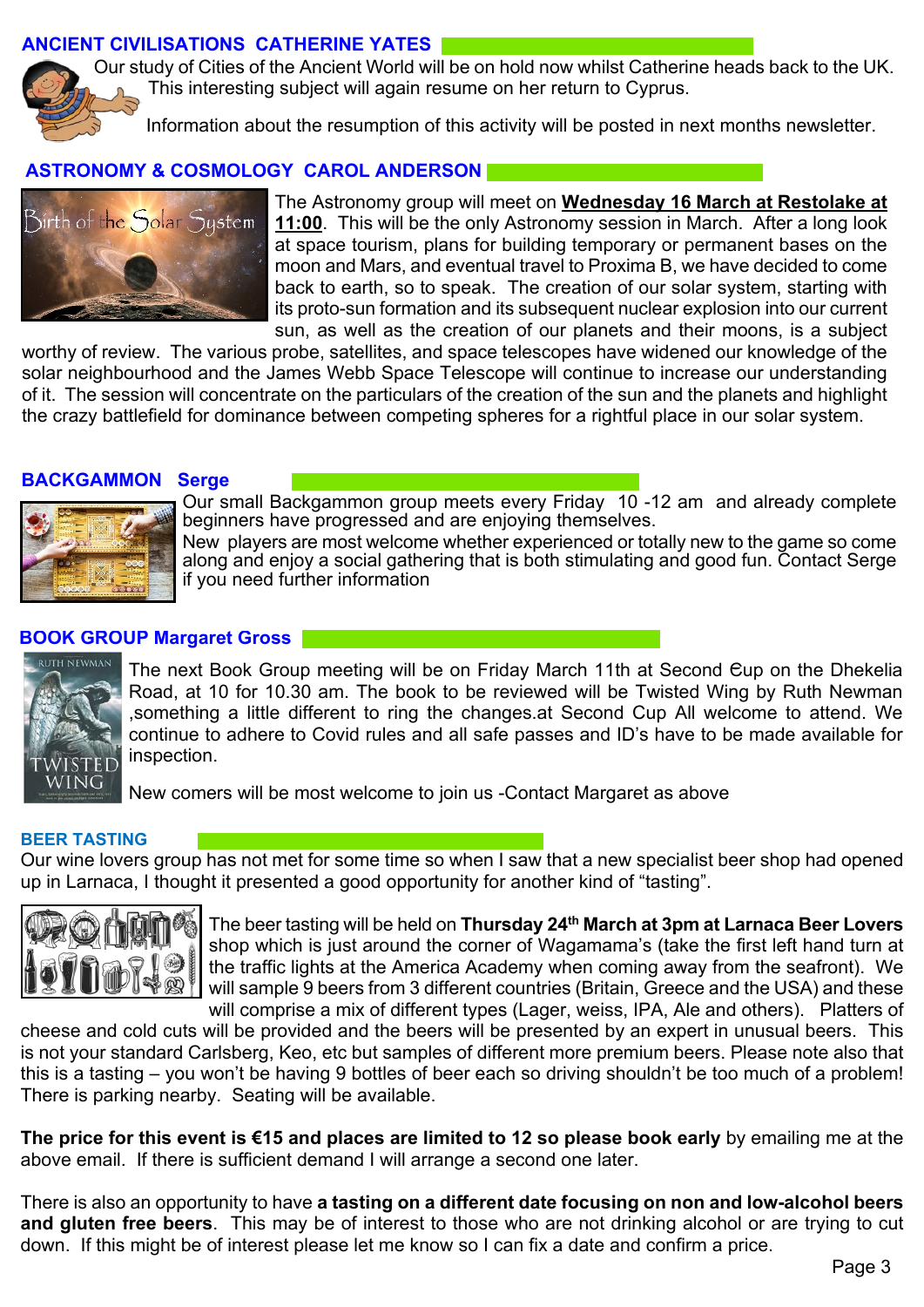#### **BRIDGE Errikos Leonidou**



Until further notice, we will continue to play Bridge on BBO on Monday at 4pm. Tuesday at 2.15 pm and Thursday morning at 10 am.

Please contact Errikos, as above, if you would like help in connecting to BBO.

#### **BRIDGE FOR BEGINNERS CAROL ANDERSON**



The advanced beginner bridge will be held on **Monday 7th March at 10:15** at my home. I will be absent or unavailable on the following Mondays. The  $7<sup>th</sup>$  will therefore be the only date for lessons during the month of March. Lessons for this group will recommence in April, 18<sup>th</sup> but further information will be sent later.

(ADD to the above the following for the Beginner bridge)

The beginners bridge will be held on **Monday 14th March at 10:00** at my home. (This is followed by the Writing Group at my home – check newsletter). There will no further March bridge classes and the schedule for April has not yet been decided.

#### **BRITISH MONARCHY CAROL ANDERSON**



The second part of the Six Wives of King Henry VIII will be held at my home on **Thursday 3rd March** at 10:00. We will first look at his third wife, Jane Seymour, his only wife to produce a living son, heir to the throne, although Jane herself died soon after due to childbirth complications. We will then switch to Henry's fourth wife, Anne of Cleves, brought in to strengthen the political ties between Germany and England. An unfortunate alliance: the marriage took place but Henry, outraged by Anne's lack of beauty, was never able to consummate it. After six months, the marriage was annulled, but she managed to remain friends with Henry (like a sister)

living on a stipend he allotted to her.

The third and final part of King Henry's six wives will be shown on **Thursday 17th March** at my home, at 10:00. Catherine Howard, his fifth wife was young and flirtatious, just what aging Henry needed after his disastrous marriage to Anne of Clives. But trouble was brewing from the start, as Catherine was found to have engaged in numerous adulterous affairs, a treasonable offence for a royal consort. The sword awaited her. His last wife, Katherine Parr, turned out to be as much a nursemaid as an intellectual companion. But her publication of religious writings annoyed the King and might have led to a third royal head on the block. But Henry's death finally freed Katherine and she was able to marry (disastrously as it turned out) the man of her choice.

Thus concludes the 1500-year history of the British Monarchy and its trials, tribulations and intrigues that have forged the country's unique Constitutional Monarchy.

#### **BRUNCH BUNCH PAT BEAVER**



Our Tuesday get together's at the Tuck Inn Finikoudes (Nearby to Larnaca Fort) are well attended as it is the perfect activity for meeting other U3A members especially if you are new to U3A. Join us for an all inclusive €5 breakfast at 10am or pop in later for a coffee and a chat. Bring a friend.

Our next meeting will be held on Tuesday 1<sup>st</sup> March 2022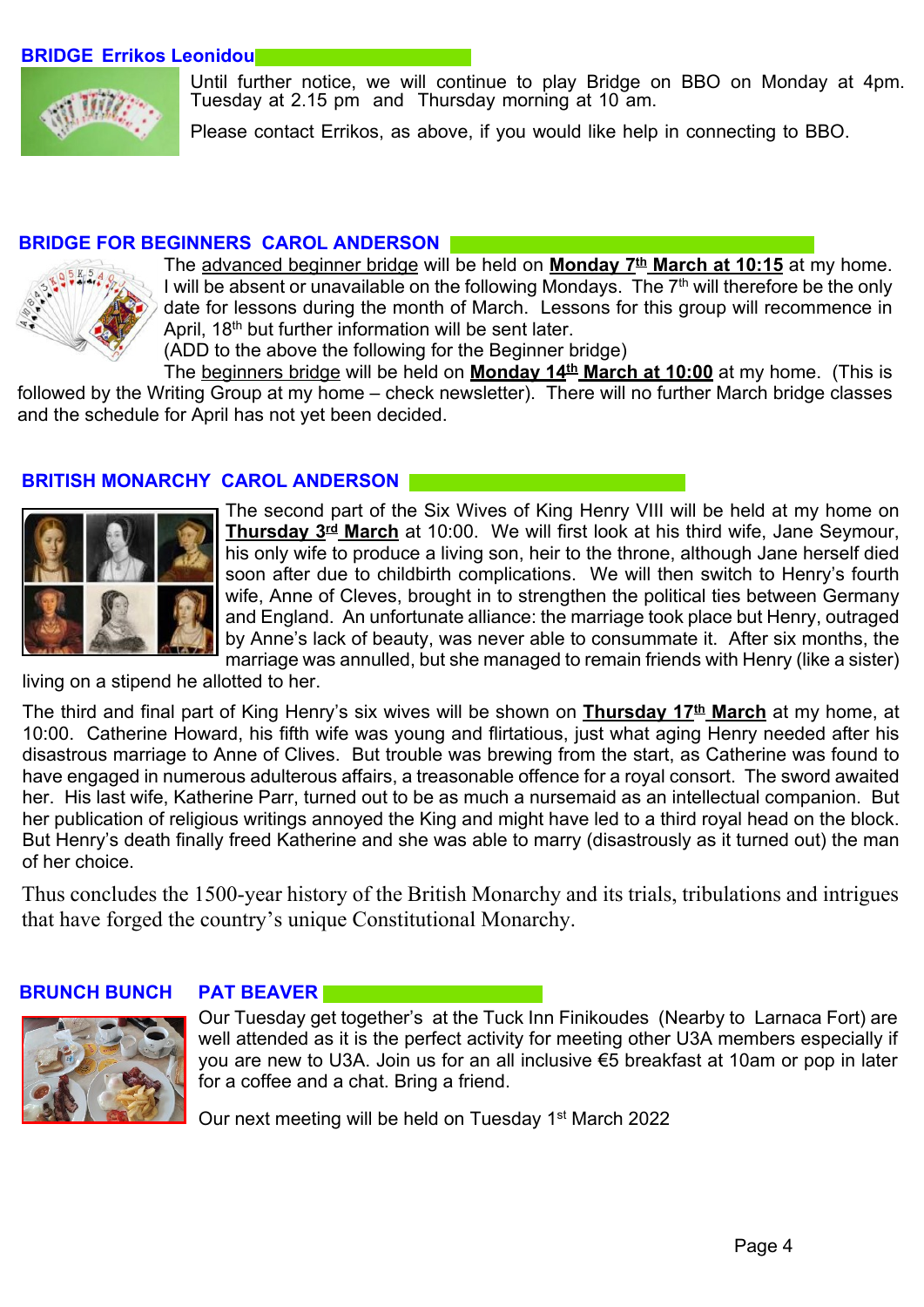## **CHARITY EVENTS**

The rescheduled date for the charity coffee morning and beetle drive is the **7 th April from 10.30am** at the Stadium coffee shop on Stadiou Street. **All proceeds from the day will go to Alzheimer's Research UK which is involved in trying to find better treatment and a cure for this condition.**



Beetle Drive Come along for a coffee and, if you wish join in playing "beetle" (not mandatory but could be fun). If playing, you can either organise your own team of four or join with others on the day to make up a team. "beetle will begin at 11.15 am. There will be the usual raffle – I have plenty of prizes at present and we can do a book and DVD exchange for a small fee as well. Hopefully the weather will be kind and it will be possible to sit outside as an alternative to inside.

As this is a charity event, there will be an entrance fee of €10 per person which will include one cup of tea or coffee (or a small bottle of water), a cake and a small donation to the charity. Raffle tickets will be available at €5 per strip. There will be a donation box for any further donations. If you want other drinks (or more tea or coffee) then you will need to buy them separately.

#### **EXPLORING CYPRUS**



Continuing our exploration of all things related to Cyprus, our next session on **Thursday the 17th March** will comprise an illustrated talk **"Cyprus Statues and Monuments, what do they tell us?" which will take you on a pictorial journey** based around a series of themes; friendship and service, war and conflict, women and mothers, culture and arts, modern sculpture**.** We will meet at **10.30am for coffee at the Stadium café on Stadiou St** which has proved to be a comfortable and popular venue for our talks. Parking is available either on the road outside or in a car park in the road opposite.

Larnaca Tourism Board has had an initiative around statues in the town and this stimulated my idea to take a closer look at some of the them and the steps that have been taken(or not) to raise awareness about what they represent. **The presentation includes some of the familiar statues and monuments around Larnaca but the majority focuses on status and monuments you may not have seen elsewhere on the island and may not even know about**. I certainly didn't. Hopefully it will both raise awareness and give you some ideas for outings with your visitors or friends over the coming warmer months.

Masks will need to be worn and a Safe Pass and ID are also needed. **Please let me know by the 14th March if you will be coming so I can arrange seating and refreshment numbers with the Stadium staff**. I will ask them to have some cakes and pastries available for those who want them either before or after the talk.

## **FRENCH CONVERSATION Cynthia Dawson**



The next session for this group is scheduled for Wednesday's 9th and 23<sup>rd</sup> March. Please contact Cynthia for details of the venue. Generally this friendly group assembles in members' homes for tea or coffee to chat in French .There are no "lessons", we just want to practice our conversation and all you need is to be able to carry on a basic conversation. Our members range from near-native to not-so-good speakers. **Come and join us if you would like to maintain or brush up your French language skills.**

#### **Contact Cynthia for further information.**

## **GREEK CONVERSATION Vathoula Klumbies**



The format for our Greek depends on where I am currently located, and is either in the form of face to face meetings or by video call. At the moment I am located in Cyprus and therefore a good time for you to contact me, as above, for a face to face meeting to discuss the purpose of this group. but please note this is a conversation group for people with a knowledge of Greek and it is not suitable for members wishing to learn the language from scratch.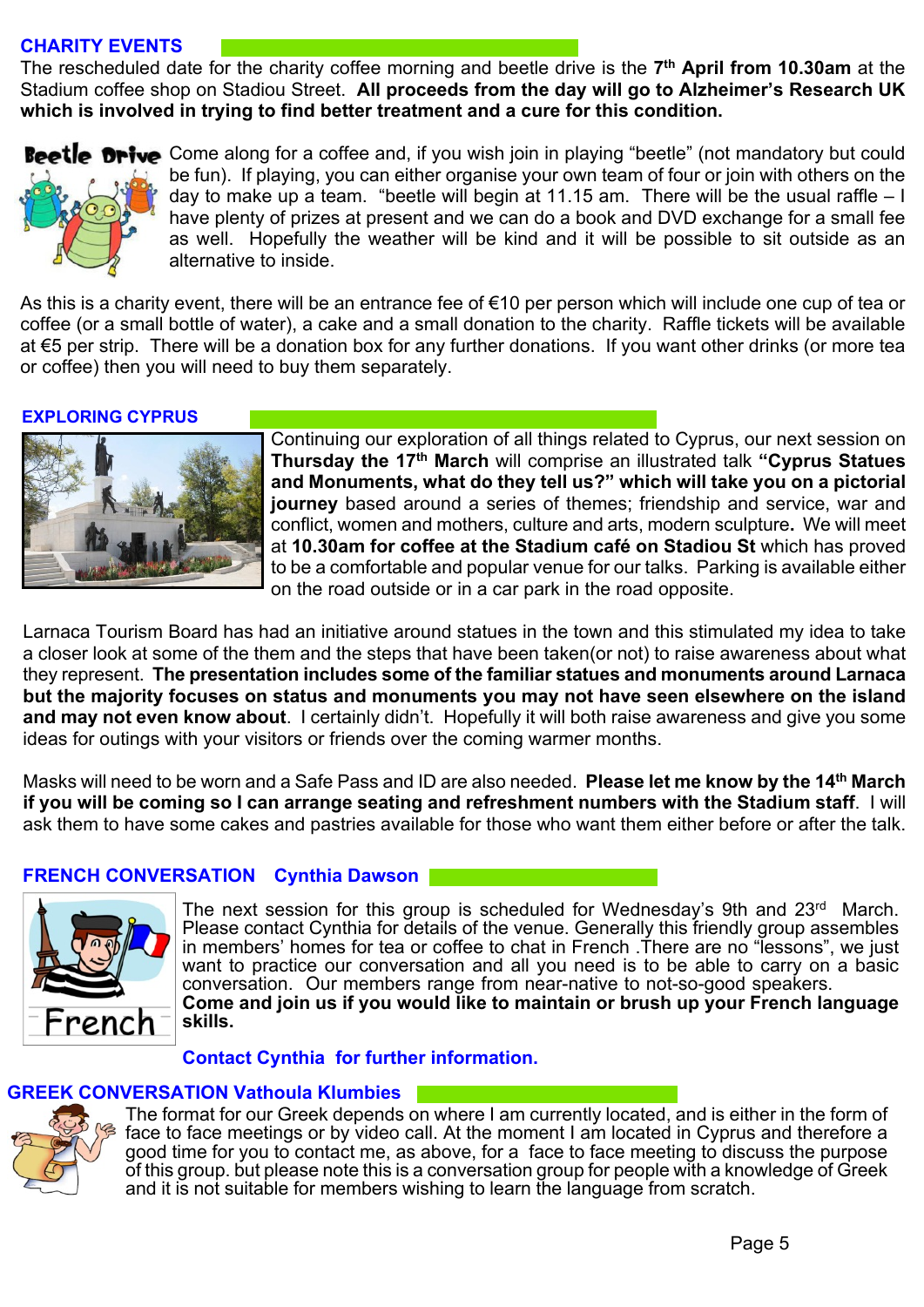## **GENEALOGY & Social History Geoff Penn**



We were pleased at our January meeting to have a visit from Neil and Angela and a chance to catch up with their Genealogical advancements in the UK

At our February meeting and following her recent trip to the UK and At our February meeting Margaret presented an interesting talk about Cemeteries,Gravestones and Epitaphs' a very useful source for establishing connections with our past ancestors.

The 1921 census continues to be the subject of our ongoing research and development of our family trees and much discussion was had in relaying our recent progress due to

this new resourse.

The next meeting is planned for Friday 25<sup>th</sup> March at 'Restolake' at 15.00 hours

#### **LUNCH and DINNER CLUB Jacky Durrant**



Our February lunch time date was held at the Taipei Town Chinese Restaurant in Larnaca, where everybody enjoyed an all inclusive set meal. Unfortunately the final attendance was affected by Covid with eight members needing to drop out. Never-the -less, with a multitude of platters full of delicious Chinese food cascading to the tables our members were treated to a feast of immeasurable proportions.

**We are going off-piste with our March Lunch and Dinner Club date in the shape of an afternoon tea** at 'Food Park City' which we have provisionally booked for Wednesday 16th March at 3pm . The Cost is €10 which includs freshly baked scones, clotted cream, strawberry jam, smoked salmon, cream cheese and egg mayonnaise sandwiches and assorted cakes. All nicely served on posh white crockery.



If you are interested please contact Jacky no later than Sunday 13<sup>th</sup> March. Note: people need to test negative before we give the venue our final figures.

#### **LINE DANCING Jill Sherwood**



Our line dancing group meet at the Corner Cafe in Pyla, on a Tuesday morning. Please contact Jill as above for details of the actual dates for March. Each session is supervised by Sherri a very experienced teacher who will show us the moves.

Please contact Jill, as above,if you would like to join in with the fun.

The cost is €5 per one hour session. Additional refreshments are available to purchase.

#### **MONTHLY HAPPY HOUR MEET & GREET PAT BEAVER**



The 'monthly **HAPPY HOUR** meet and greet' is a kind of extension to our 'Bunch Brunch' concept and the opportunity for members to enjoy a nice friendly atmosphere with soft gentle music for cocktails and drinks at 'Harry's Bar' in Larnaca. Please contact Pat as above if you would like to be included.

 Red or white wine 87ml. 3 for 10 euros, Rose 3 for 10.50 euros, Leon Beer half pint 1.70, Pint 2.50, Cocktails: 5 euros, Local Gin & Tonic 3.50 euros, Gordons 5 euros, Soft drinks 1.50 euros, Fruit juice 2.00 euros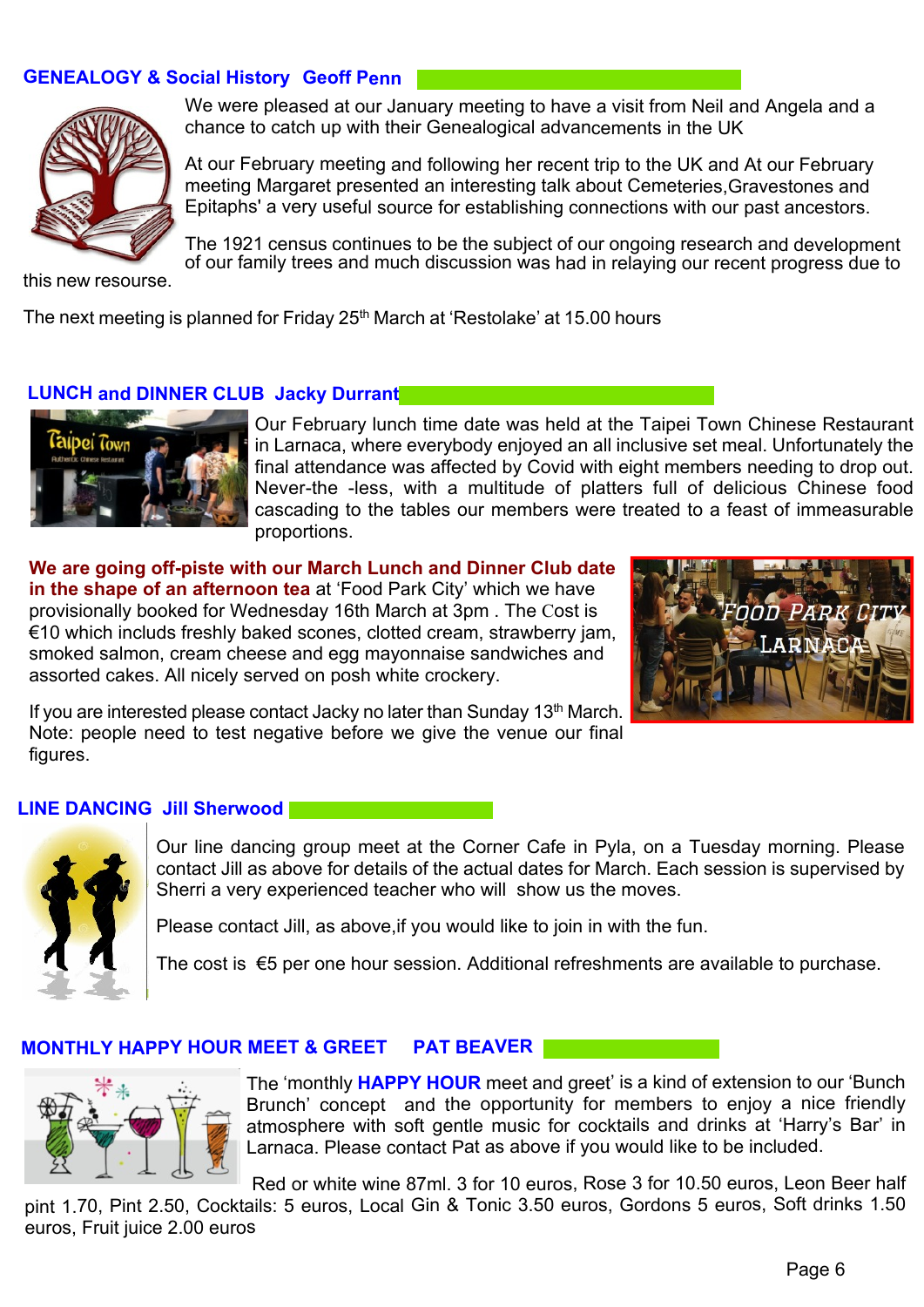#### **MOVIE GROUP**



The Movie Group meets on the second Thursday of every month at 2pm at John's home in Aradippou. **The next meeting is on the 10th March at 2pm** when we will be watching **.** Based on Nancy Mitford's much loved novels "The Pursuit of Love" and "Love in a Cold Climate" – part thinly veiled memoir, part biting satire and part fascinating window on a vanished way of life – this delectable BBC drama follows the romantic adventures of three young aristocrats in the period between the World Wars. Upper class girls Fanny, her cousin Linda and friend Polly are about to make their society debuts. The compelling story of disappointment, heartbreak and passion is laced with exquisite characters and is deliciously funny and sometimes tragic.

**If you are interested in joining us for this, or other sessions, please contact John to let him know.**

#### **PILATES & YOGA GILLIAN ARMSTRONG** .

Gillian's classes are held on Monday afternoons at 2pm for Pilate's and Tuesday mornings at 10 am for Yoga. Classes are held in her air conditioned home studio near Stelios Supermarket in **I** Levadia. Contact Gillian Armstrong for further information as above



## **PATCHWORK & QUILTING LYNNE MOSES**

Please contact Lynne as above for both the venue and dates for the next meetings New members are always welcome, bring along ideas, sewing machine and material ( old dresses and shirts) to get started.

#### **Contact Lynne as above if you would like to join this productive group.**

## **ADDITIONAL CRAFTS**

A new group that wish to engage in other crafts not covered by Lynne's group has been created There fore members wishing to undertake other clean crafts such as knitting, sewing or weaving, crochet are welcome to join in with Lynne's group. However, Lynne will only act as a non instructive focal point whilst these alternative groups get themselves organised. Anyway come along with your knitting etc and enjoy the company of others whilst being productive.

#### **PAINTING GROUP Liz Naepflin**



For those of you who like painting come and join us. Our Group meet up every Tuesday from 10 to 12,00.

The venue is currently at Liz Neepflin's home whilst government restrictions are in place New members are always welcome, join us for painting, doodling, zen tangle, dot art or sketching. If you like to learn one of these techniques Liz will gladly give you instructions. Everyone is welcome to come along especially new participants including complete beginners.

#### **Contact Liz for more information**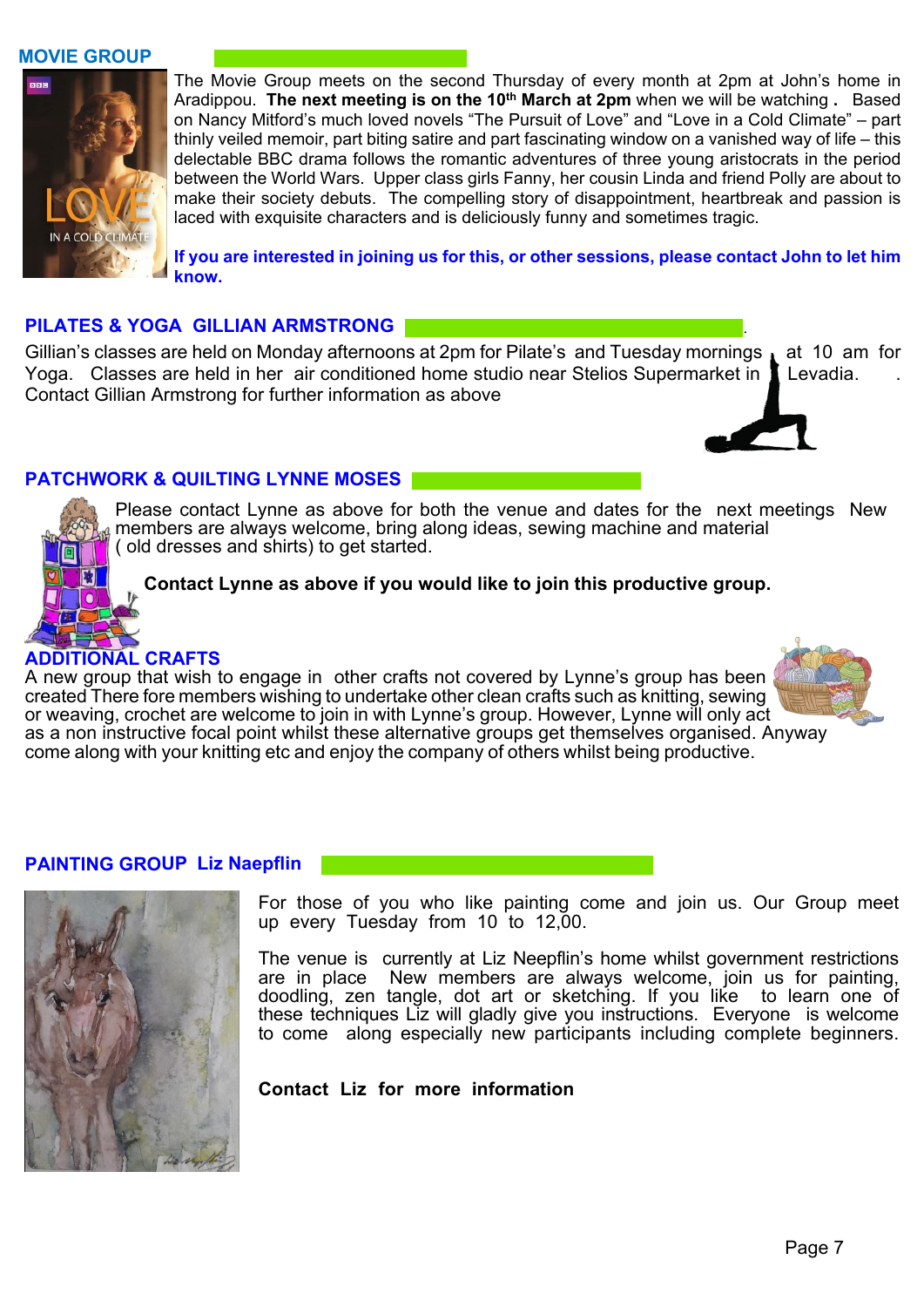**Sounds, like the Seventies Geoff Penn** 



As usual, at our meeting in February we once again focused our attention on a range of new releases from a variety of progressive rock bands from around the world. This is a group for music lovers with a particular penchant for progressive, psychedelic and blues sounds from the 70s but also paying attention to the many bands who are replicating this style of music albeit with a modern edge.

Contact Geoff if you are interested in joining in with the fun..

#### **SCRABBLE Tricia COOPER**

All levels of player are welcome so if you enjoy word puzzles come along and join us. We play every Monday at 2:30 and the venue rotates between member's homes Details of where we meet each week are sent directly to members so if you arenterested in joining and have not been previously, please email **Tricia** 

#### **THE INSPIRATIONS WRITING GROUP**



The writing group met on the 14th February and it was refreshing to see an increase in our numbers.

The focus, understandably was written pieces on the subject of 'Love' and members wrote in their particular styles.

There were factual pieces, poetry, stories and lots of humour .There were some very interesting reflections and all made for an interesting read.

A picture entitled "Man vs Corpse" has been given to each member of the group. The picture is taken from Zadie Smith's account of her reaction to an Italian painting entitled "Man Carrying Corpse on his Shoulders".

We have already had much fun with our reactions to this image. If anyone wants to join in our fun and write a little please get in touch with Joy as above No previous writing experience is necessary. The next meeting will be on Monday 14th March at 1-30.at Carol Anderson's house.



#### **WEST-END & BROADWAY SHOWS JUDITH MANSELL**



Judith will be showing a version of Chicago on Thursday 31<sup>st</sup> March at her home at 2.00 pm **.IMPORTANT: Will her regulars please confirm if they are coming a week in advance so that she can organise sufficient seating.** If you have never previously attended but are interested in coming along, please email Judith with your mobile number as spaces might or might not be available

Chicago is a 1975 American musical with music by John Kander, lyrics by Fred Ebb, and book by Ebb and Bob Fosse. Set in Chicago in the jazz age, the musical is based on a 1926 play of the same title by reporter Maurine Dallas Watkins, about actual criminals and the crimes on which she reported.